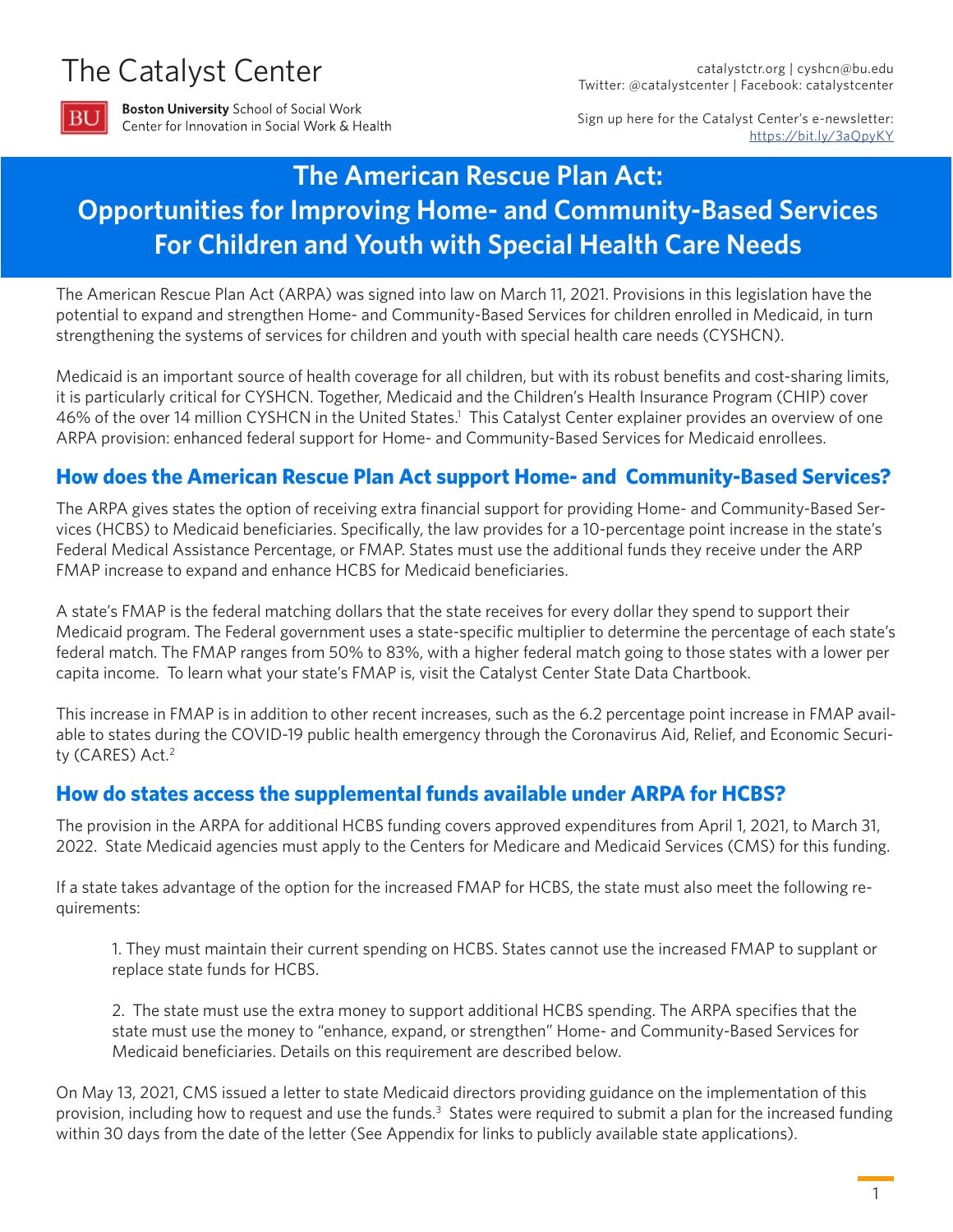## <span id="page-1-0"></span>**How do states access the supplemental funds available under ARPA for HCBS?**

The May 13 CMS letter describes services that are eligible for the increased FMAP.<sup>4</sup> Services include:

- Home Health Care
- Personal Care Services
- Self-Directed Personal Care Services
- School-Based Services
- Rehabilitative Services
- Private Duty Nursing

• Case Management

The CMS letter also describes activities that states can implement with the additional funds to enhance, expand, and/ or strengthen HCBS. Activities in the letter are classified into nine categories.<sup>5</sup> The table below outlines the categories and examples of activities.

| <b>Category</b>                                                                     | <b>Example Activities</b>                                                                                                                                                                                        |
|-------------------------------------------------------------------------------------|------------------------------------------------------------------------------------------------------------------------------------------------------------------------------------------------------------------|
| <b>Increased Access to HCBS</b>                                                     | Reducing or eliminating HCBS waiting lists; increase the<br>amount, duration, and/or scope of HCBS for new or existing<br>recipients                                                                             |
| HCBS Provider Payment Rate and Benefit En-<br>hancements                            | Increase payment rates to provide HCBS; provide benefits<br>like paid sick leave and paid family leave to HCBS workers;<br>provide hazard pay, overtime pay, or shift differential pay to<br><b>HCBS</b> workers |
| Supplies and Equipment                                                              | Purchase personal protective equipment (PPE) and routine<br>COVID-19 testing for HCBS workers and people receiving<br><b>HCBS</b>                                                                                |
| Workforce Support                                                                   | Activities to recruit and retain HCBS workers, including<br>incentive payments; provide COVID-19-specific training for<br><b>HCBS</b> workers                                                                    |
| Caregiver Support                                                                   | Support family care providers with supplies or equipment;<br>pay family caregivers for care services                                                                                                             |
| Support for Improving the Functional Capabili-<br>ties of Persons with Disabilities | Provide assistive technologies and other supports to min-<br>imize social isolation during COVID-19 and ensure that a<br>person's plan of care is fully implemented                                              |
| Support for Transitions during COVID-19                                             | Support necessary transfers and relocation to or from nurs-<br>ing facilities or institutional settings during COVID-19                                                                                          |
| Support for Mental Health and Substance Use<br><b>Disorder Services</b>             | Support the recruitment of additional behavioral health pro-<br>viders, increase reimbursement rates for behavioral health<br>services, implement new behavioral health services, expand<br>access to telehealth |
| Outreach                                                                            | Provide accessible information and educational materials<br>about COVID-19 to people receiving HCBS; support language<br>interpreters including American Sign Language                                           |
| Access to COVID-19 vaccines                                                         | Assist with scheduling vaccine appointments; provide trans-<br>portation to vaccine appointments; develop and implement<br>in-home vaccinations; education and outreach about the<br>COVID-19 vaccine            |

#### **What do these opportunities mean for CYSHCN?**

Home- and Community-Based Services are vital for keeping CYSHCN out of avoidable institutional placements. The increased FMAP for Home- and Community-Based Services (HCBS) provided for in the American Rescue Plan could mean an extra \$12.[6](#page-5-0)7 billion in support for HCBS from April 1, 2021, to March 31, 2022.<sup>6</sup> This additional funding has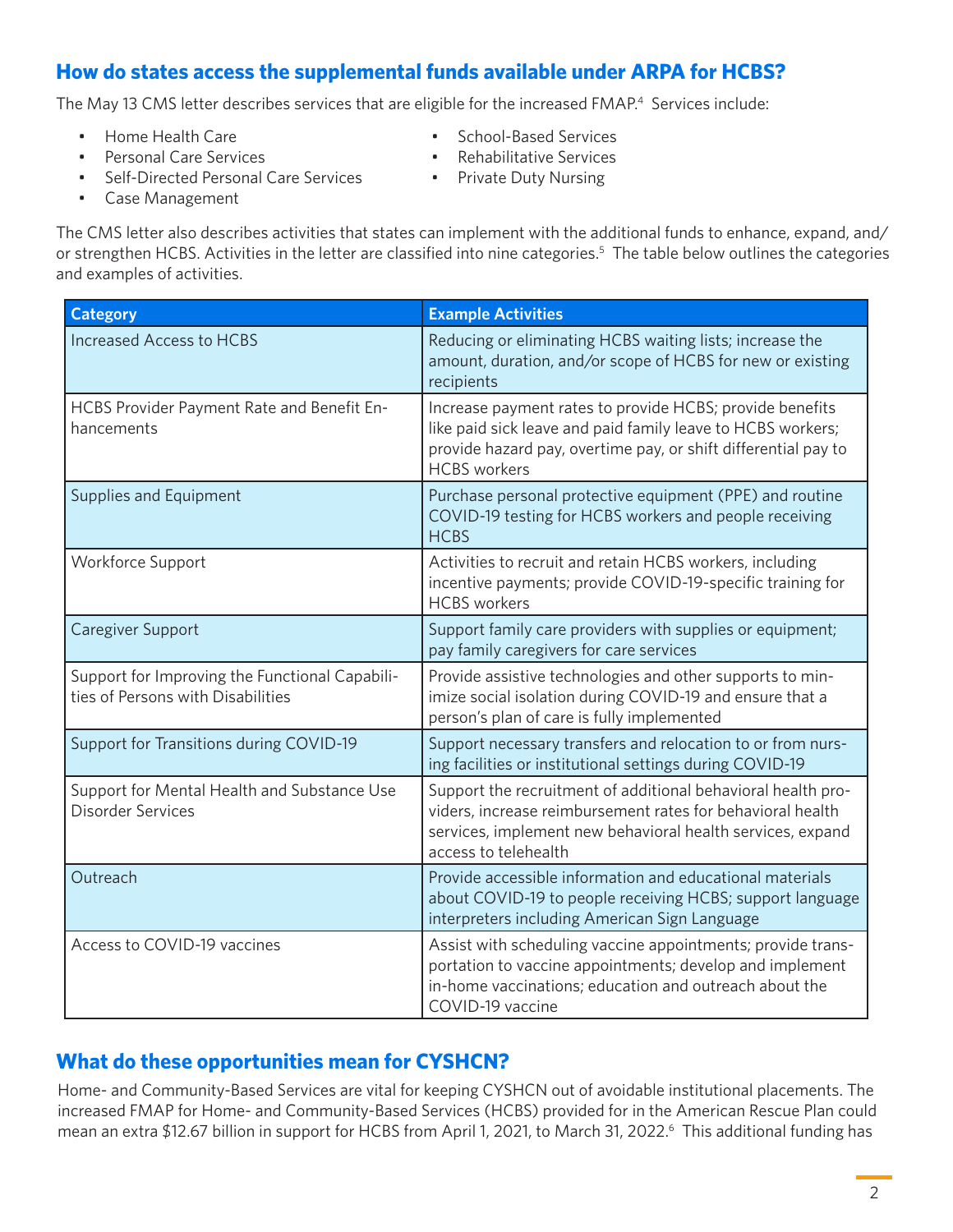<span id="page-2-0"></span> the potential to increase access to needed home- and community-based services for CYSHCN. Three major areas that impact CYSHCN are HCBS waiting lists, HCBS workforce shortages, and lack of behavioral health services.

#### **HCBS Waiting Lists**

In most states, HCBS services are provided through Medicaid waiver programs. The need for HCBS is nearly always greater than funds available, generating waiting lists in many states. Nationwide, hundreds of thousands of individuals, including CYSHCN, are on waiting lists for HCBS waiver programs.<sup>7[8](#page-5-0)</sup> States report that funding is the most significant factor that would facilitate providing services to those currently on waiting lists.<sup>9</sup> Not all states use waiting lists, and some states prioritize children for HCBS waivers that are open to both children and adults.<sup>10</sup> Nevertheless, reducing waiting lists using enhanced funding under the ARP could allow states to provide much-needed services to CYSHCN who currently do not receive them.

#### **HCBS Workforce Shortages**

Lack of providers is a substantial barrier to receiving HCBS services, even when CYSHCN are enrolled in a waiver program. Workforce shortages can prevent CYSHCN from receiving needed services, even after spending many years on a waiting list for an HCBS waiver. The provider shortage is in part due to low wages and low or no benefits for home health workers, such as paid sick time or family leave. States can address this challenge by using the enhanced FMAP under the ARPA in the categories of HCBS provider payment rate and benefit enhancement, workforce support, and caregiver support. States can use funds to increase provider reimbursement rates, recruit HCBS providers, or reimburse family caregivers for the services they provide to their children.

#### **Lack of Behavioral Health Services**

About 20% of children in the U.S fit the definition for having a special health care need,<sup>11</sup> and a substantial percentage of CYSHCN experience behavioral health issues. According to 2018-2019 data from the National Survey of Children's Health (NSCH), 34.5% of parents of CYSHCN report that their child received treatment or counseling from a mental health professional in the past year, compared to 4% of parents of non-CYSHCN.<sup>12</sup> In many states, behavioral health services for CYSHCN are not accessible due to shortages of behavioral health providers, especially pediatric mental health providers. COVID-19 has exacerbated this issue. Medicaid reported a sharp decrease in mental health service usage among children enrolled in Medicaid during COVID-19 and encouraged states to address this issue.<sup>13 14</sup> Further, COVID-19 has likely contributed to declines in mental health among CYSHCN as a result of social isolation, unmet needs, and the stress of the pandemic; declines that increase the need for behavioral health services. States can address these challenges by using the enhanced FMAP to support the recruitment of additional behavioral health providers, increase reimbursement rates for behavioral health services, and/or increase access to behavioral health services (e.g., through expanded access to telehealth).

## **Conclusion**

The HCBS provision of the American Rescue Plan Act (ARPA) has the potential to strengthen and enhance Medicaid, in turn strengthening services for CYSHCN. The increased FMAP for Home- and Community-Based Services (HCBS) provided for in the legislation could mean an extra \$12.67 billion in support for HCBS that are vital to CYSHCN and their families.<sup>15</sup> Although the increase in FMAP is temporary, the additional funds provided under the ARP have the potential to positively impact long-standing challenges in HCBS for CYSHCN and their families, such as waiting lists for services, workforce shortages for critical services, and addressing behavioral health needs. Increased financing for HCBS under the ARP may have substantial benefits for CYSHCN, their families, and home health providers by increasing the availability of home health services and fostering a more stable workforce.

This is also a robust opportunity for research, data collection, and analysis of the impact of increasing HCBS on the negative impacts of the continuing COVID-19 pandemic as well as child quality of life and family well-being.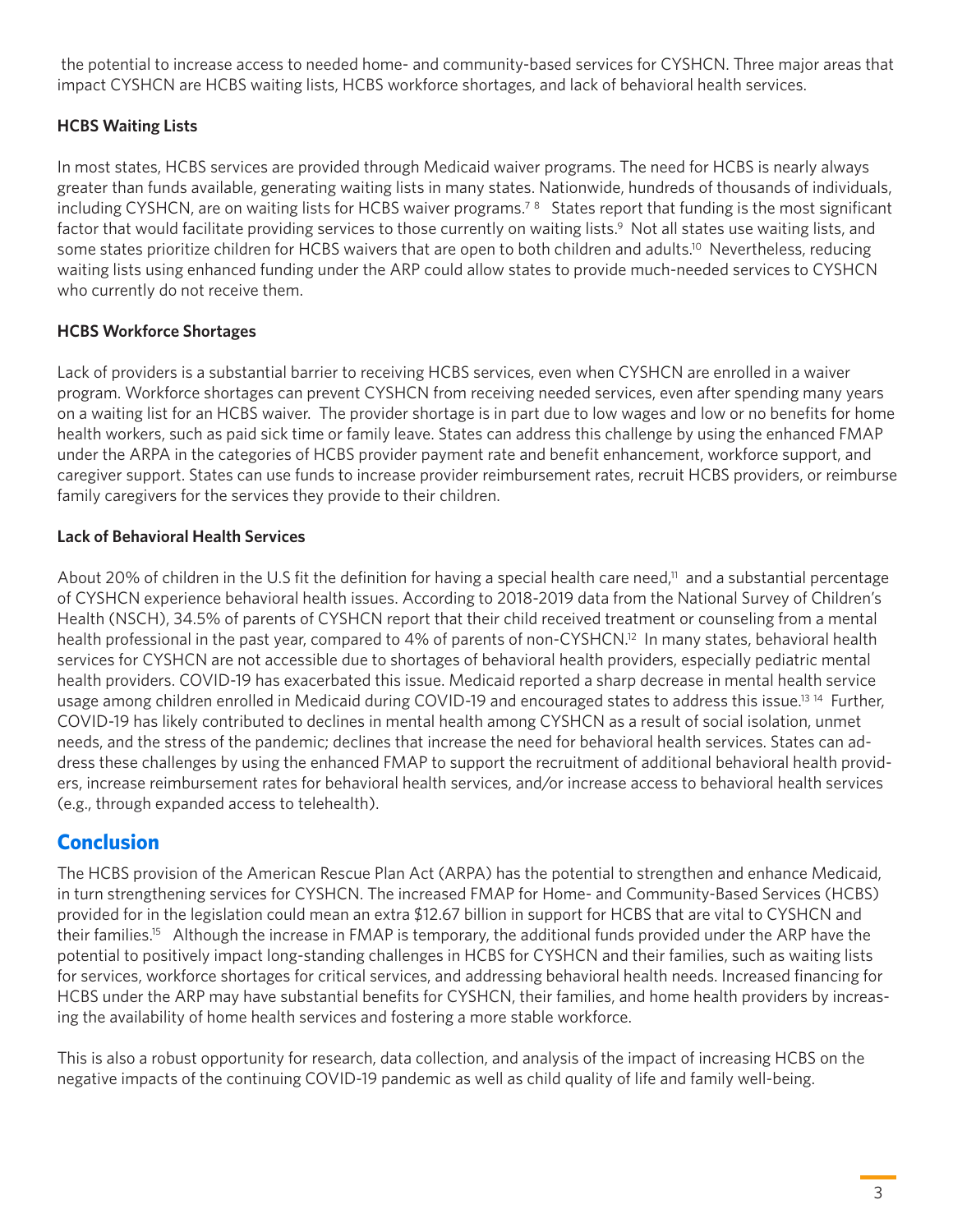## <span id="page-3-0"></span>**Appendix**

Links to Publicly Available State HCBS Spending Plans Submitted to the Centers for Medicare and Medicaid Services (CMS)[.16](#page-5-0) Links are current as of October 21, 2021. Response letters from CMS can be found [here.](https://www.medicaid.gov/medicaid/home-community-based-services/guidance/strengthening-and-investing-home-and-community-based-services-for-medicaid-beneficiaries-american-rescue-plan-act-of-2021-section-9817-spending-plans-and-narratives/index.html)

| <b>State</b>         | Link                                                                                                                                                             |
|----------------------|------------------------------------------------------------------------------------------------------------------------------------------------------------------|
| Alabama              | https://medicaid.alabama.gov/content/6.0 LTC Waivers/6.1 HCBS Waivers.<br>aspx                                                                                   |
| Alaska               | https://www.medicaid.gov/media/file/ak-efmap-spending-plan-narrative.pdf                                                                                         |
| Arizona              | https://www.azahcccs.gov/AHCCCS/Initiatives/ARPA/index.html                                                                                                      |
| Arkansas             | https://www.medicaid.gov/media/file/ar-hcbs-spending-plan-draft0.pdf                                                                                             |
| California           | https://www.dhcs.ca.gov/                                                                                                                                         |
| Colorado             | https://hcpf.colorado.gov/arpa                                                                                                                                   |
| Connecticut          | https://portal.ct.gov/-/media/Departments-and-Agencies/DSS/Press-Releas-<br>es/2021/State-of-Connecticut-ARPA-Spending-Plan-2021-FINAL-71221.pdf                 |
| Delaware             | https://dhss.delaware.gov/dhss/dmma/rescue_act.html                                                                                                              |
| District of Columbia | https://dhcf.dc.gov/page/arpa-hcbs-planning                                                                                                                      |
| Florida              | https://ahca.myflorida.com/medicaid/Policy_and_Quality/Policy/federal_author-<br>ities/index.shtml                                                               |
| Georgia              | https://dch.georgia.gov/document/document/georgia-arpa-initial-spend-<br>ing-plan-and-narrative-statement-july-12-2021/download                                  |
| Hawaii               | https://health.hawaii.gov/ddd/news/fmap-increase-for-medicaid-hcbs/                                                                                              |
| Idaho                | https://www.medicaid.gov/media/file/id-medicaid-arp-spending-plan.pdf                                                                                            |
| Illinois             | https://www2.illinois.gov/hfs/MedicalClients/HCBS/Pages/default.aspx                                                                                             |
| Indiana              | https://www.in.gov/fssa/ompp/hcbs-enhanced-fmap-spending-plan/                                                                                                   |
| lowa                 | https://dhs.iowa.gov/sites/default/files/lowa_Medicaid_ARPA_HCBS_Spend-<br>ing_Plan.pdf?091720212138                                                             |
| Kansas               | https://www.medicaid.gov/media/file/ks-hcbs-fmap-10-percent-enhancement.<br>pdf                                                                                  |
| Kentucky             | https://chfs.ky.gov/agencies/dms/dca/Pages/default.aspx                                                                                                          |
| Louisiana            | https://www.medicaid.gov/media/file/la-hcbs-cvr-ltrredacted.pdf                                                                                                  |
| Maine                | https://www.maine.gov/tools/whatsnew/index.php?topic=DHHS-OES-Up-<br>dates&id=4909594&v=details-2020                                                             |
| Maryland             | https://www.medicaid.gov/media/file/md-hcbs-spending-plan-final.pdf                                                                                              |
| Massachusetts        | https://www.mass.gov/info-details/strengthening-home-and-community-based-<br>services-and-behavioral-health-services-using-american-rescue-plan-arp-fund-<br>ing |
| Michigan             | https://incompassmi.org/wp-content/uploads/2021/08/MDHHS-HCBS-Spend-<br>ing-Plan-Initial-Submission.07122021.pdf                                                 |
| Minnesota            | https://www.dhs.state.mn.us/main/idcplg?IdcService=GET_DYNAMIC_CON-<br>VERSION&RevisionSelectionMethod=LatestReleased&dDocName=DHS-329821                        |
| Mississippi          | https://medicaid.ms.gov/american-rescue-plan-act-hcbs-enhancement-opportu-<br>nities/                                                                            |
| Missouri             | https://www.medicaid.gov/media/file/mo-initial-spending-plan.pdf                                                                                                 |
| Montana              | https://medicaidprovider.mt.gov/                                                                                                                                 |
| Nebraska             | https://dhhs.ne.gov/Documents/Nebraska%20HCBS%20Spending%20Plan.pdf                                                                                              |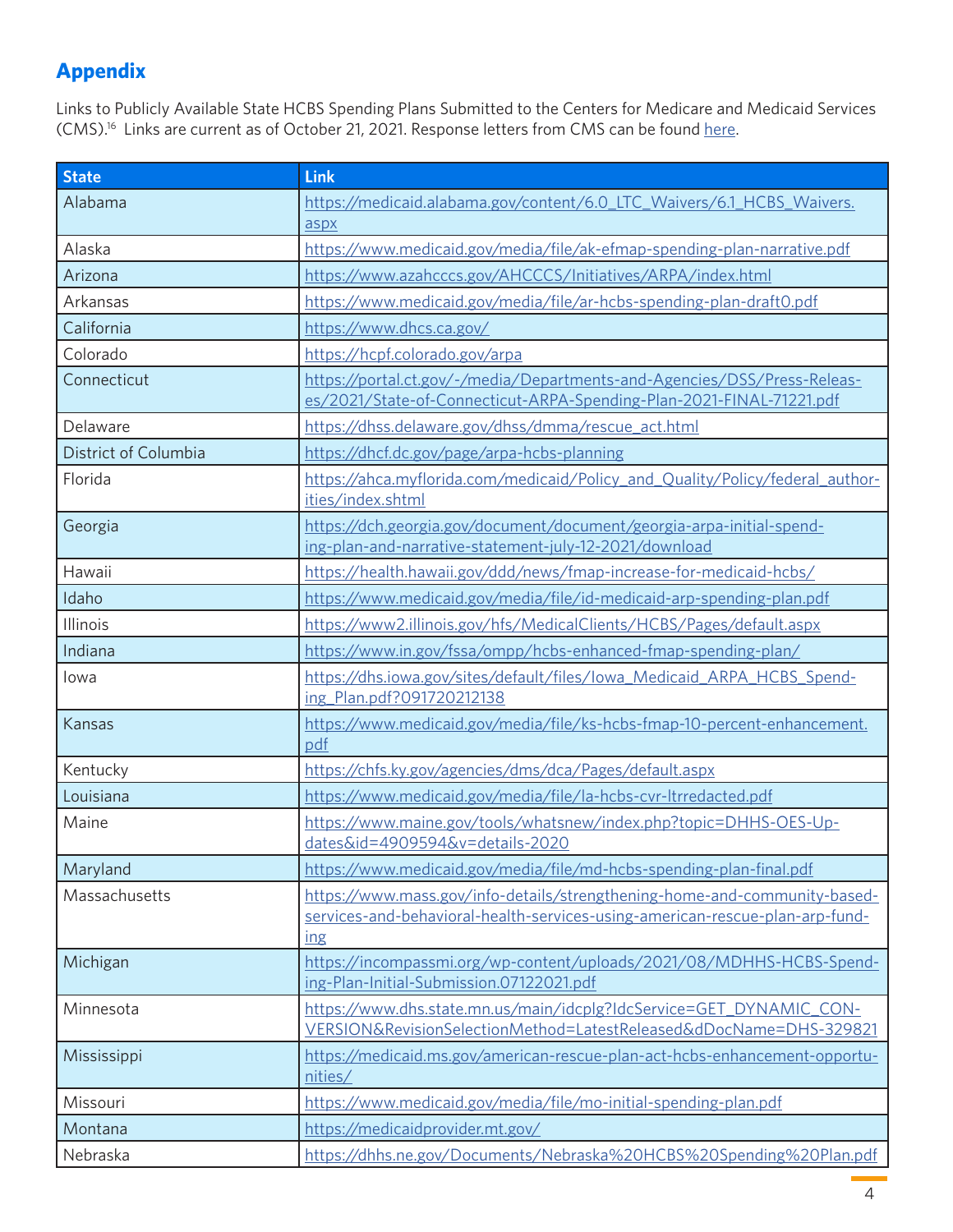| Nevada         | https://dhcfp.nv.gov/uploadedFiles/dhcfpnvgov/content/Pgms/LTC/NevadaIni-<br>tialSpendingPlanforARPA(20210713).pdf                                                              |
|----------------|---------------------------------------------------------------------------------------------------------------------------------------------------------------------------------|
| New Hampshire  | https://www.dhhs.nh.gov/ombp/medicaid/                                                                                                                                          |
| New Jersey     | https://nj.gov/humanservices/assets/slices/NJ%20HCBS%20Spending%20<br>Plan%20Submission.pdf                                                                                     |
| New Mexico     | https://www.hsd.state.nm.us/community-benefit-program/                                                                                                                          |
| New York       | https://health.ny.gov/health_care/medicaid/redesign/hcbs/enhanced_funding/                                                                                                      |
| North Carolina | https://medicaid.ncdhhs.gov/nc-spending-plan-implementation-american-res-<br>cue-plan-act-2021-section-9817-july-12-2021                                                        |
| North Dakota   | https://www.medicaid.gov/media/file/nd-spending-plan-for-implementation.pdf                                                                                                     |
| Ohio           | https://www.medicaid.gov/media/file/oh-arpa-planning-proposal-final0.pdf                                                                                                        |
| Oklahoma       | https://www.medicaid.gov/media/file/ok-arp-initial-spending-plan-07-15-21.pdf                                                                                                   |
| Oregon         | https://www.medicaid.gov/media/file/or-oha-odhs-hcbs-enhanced-funding-up-<br>dated.pdf                                                                                          |
| Pennsylvania   | https://www.dhs.pa.gov/coronavirus/Pages/American-Rescue-Plan-HCBS-Pub-<br>lic-Comment.aspx                                                                                     |
| Rhode Island   | https://eohhs.ri.gov/initiatives/american-rescue-plan-act/home-and-communi-<br>ty-based-services-hcbs-enhancement                                                               |
| South Carolina | https://www.scdhhs.gov/reports-page/south-carolina-spending-plan-implemen-<br>tation-american-rescue-plan-act-2021-section-9817                                                 |
| South Dakota   | https://www.medicaid.gov/media/file/sd-hcbs-spending-plan-07-27-21.pdf                                                                                                          |
| Tennessee      | https://www.tn.gov/tenncare/long-term-services-supports/enhanced-hcbs-<br>fmap.html                                                                                             |
| Texas          | https://www.hhs.texas.gov/about-hhs/communications-events/news/2021/07/<br>stakeholder-webinar-home-community-based-services-funding-american-res-<br>cue-plan-act-july-15-2021 |
| Utah           | https://www.utah.gov/pmn/files/731515.pdf                                                                                                                                       |
| Vermont        | https://humanservices.vermont.gov/about-us/medicaid-administration/glob-<br>al-commitment-health-1115-waiver/home-and-community-based                                           |
| Virginia       | https://www.dmas.virginia.gov/media/3554/arp-hcbs-sec-9817-spending-plan-<br>and-narrative-virginia.pdf                                                                         |
| Washington     | https://www.hca.wa.gov/washington-state-submits-arpa-home-and-communi-<br>ty-based-services-spending-plan                                                                       |
| West Virginia  | https://dhhr.wv.gov/bms/News/Pages/American-Rescue-Plan-Act-of-2021-<br>Spending-Plan,-Section-9817-is-now-available !.aspx                                                     |
| Wisconsin      | https://www.dhs.wisconsin.gov/arpa/hcbs.htm                                                                                                                                     |
| Wyoming        | https://health.wyo.gov/healthcarefin/hcbs/hcbsarpa/                                                                                                                             |